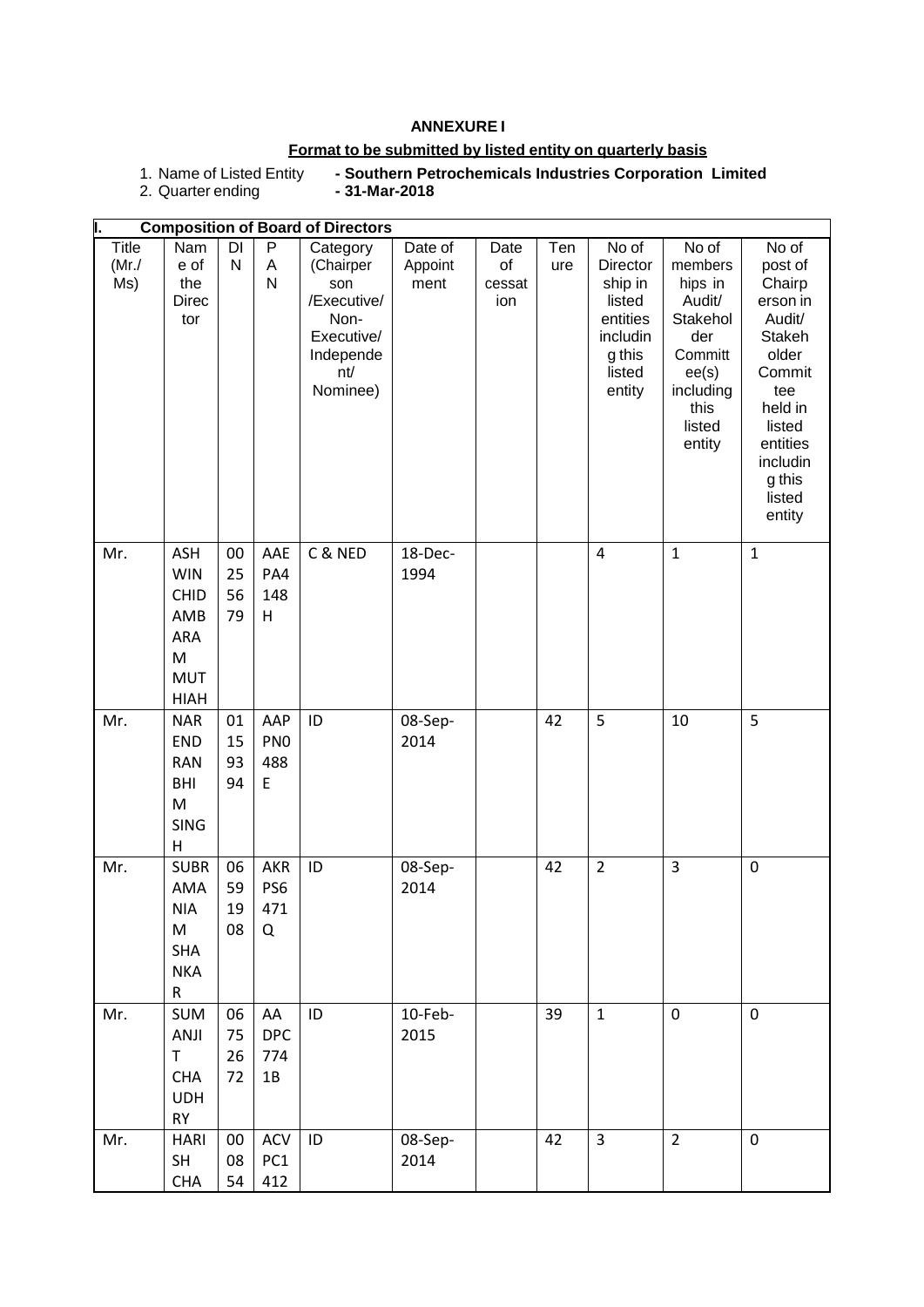|     | <b>NDR</b><br>$\mathsf A$         | 15       | $\boldsymbol{\mathsf{H}}$ |            |         |                |                |                  |                |
|-----|-----------------------------------|----------|---------------------------|------------|---------|----------------|----------------|------------------|----------------|
|     | CHA                               |          |                           |            |         |                |                |                  |                |
|     | <b>WLA</b>                        |          |                           |            |         |                |                |                  |                |
| Mr. | SILAI                             | $00\,$   | $\mathsf{AV}$             | <b>ED</b>  | 30-Jul- |                | $\mathbf 1$    | $\mathbf 1$      | $\pmb{0}$      |
|     | PILLA                             | 12       | QPS                       |            | 2014    |                |                |                  |                |
|     | YARP                              | 01       | 734                       |            |         |                |                |                  |                |
|     | <b>UTH</b>                        | 26       | 5K                        |            |         |                |                |                  |                |
|     | UR                                |          |                           |            |         |                |                |                  |                |
|     | RAM                               |          |                           |            |         |                |                |                  |                |
|     | $\mathsf{ACH}$                    |          |                           |            |         |                |                |                  |                |
|     | AND                               |          |                           |            |         |                |                |                  |                |
|     | RAN                               |          |                           |            |         |                |                |                  |                |
|     | RAM                               |          |                           |            |         |                |                |                  |                |
|     | AKRI                              |          |                           |            |         |                |                |                  |                |
|     | <b>SHN</b>                        |          |                           |            |         |                |                |                  |                |
|     | ${\sf AN}$                        |          |                           |            |         |                |                |                  |                |
| Mr. | <b>BALA</b>                       | $00\,$   | AA                        | NED, ND    | 28-Jul- |                | $\overline{2}$ | $\overline{2}$   | $\pmb{0}$      |
|     | <b>KRIS</b>                       | 13       | APE                       |            | 2009    |                |                |                  |                |
|     | HNA                               | 34       | 926                       |            |         |                |                |                  |                |
|     | ${\sf N}$                         | 52       | 7H                        |            |         |                |                |                  |                |
|     | ELAN                              |          |                           |            |         |                |                |                  |                |
|     | GOV                               |          |                           |            |         |                |                |                  |                |
|     | ${\sf AN}$                        |          |                           |            |         |                |                |                  |                |
| Ms. | SASH                              | 01       | AAI                       | $\sf ID$   | 08-Sep- | 42             | 5              | 5                | $\overline{2}$ |
|     | <b>IKAL</b>                       | 67       | PS8                       |            | 2014    |                |                |                  |                |
|     | $\boldsymbol{\mathsf{A}}$<br>SRIK | 83<br>74 | 299<br>$\sf K$            |            |         |                |                |                  |                |
|     | ANT                               |          |                           |            |         |                |                |                  |                |
|     | $\sf H$                           |          |                           |            |         |                |                |                  |                |
| Mr. | <b>THA</b>                        | 02       | AA                        | <b>NED</b> | 07-Feb- | $\mathbf 1$    | $\mathbf 1$    | $\boldsymbol{0}$ | $\pmb{0}$      |
|     | <b>NJAV</b>                       | 16       | <b>DPA</b>                |            | 2018    |                |                |                  |                |
|     | UR                                | 34       | 272                       |            |         |                |                |                  |                |
|     | KAN                               | 27       | 6J                        |            |         |                |                |                  |                |
|     | AKA                               |          |                           |            |         |                |                |                  |                |
|     | RAJ                               |          |                           |            |         |                |                |                  |                |
|     | ARU                               |          |                           |            |         |                |                |                  |                |
|     | ${\sf N}$                         |          |                           |            |         |                |                |                  |                |
| Mr. | <b>SIVA</b>                       | $00\,$   | AC                        | ID         | 07-Feb- | $\overline{2}$ | $\mathbf 1$    | $\pmb{0}$        | $\pmb{0}$      |
|     | <b>THA</b>                        | 06       | QP                        |            | 2018    |                |                |                  |                |
|     | <b>NU</b><br>PILLA                | 17       | <b>R07</b>                |            |         |                |                |                  |                |
|     | I                                 | 23       | 49H                       |            |         |                |                |                  |                |
|     | <b>RAD</b>                        |          |                           |            |         |                |                |                  |                |
|     | <b>HAK</b>                        |          |                           |            |         |                |                |                  |                |
|     | <b>RISH</b>                       |          |                           |            |         |                |                |                  |                |
|     | <b>NAN</b>                        |          |                           |            |         |                |                |                  |                |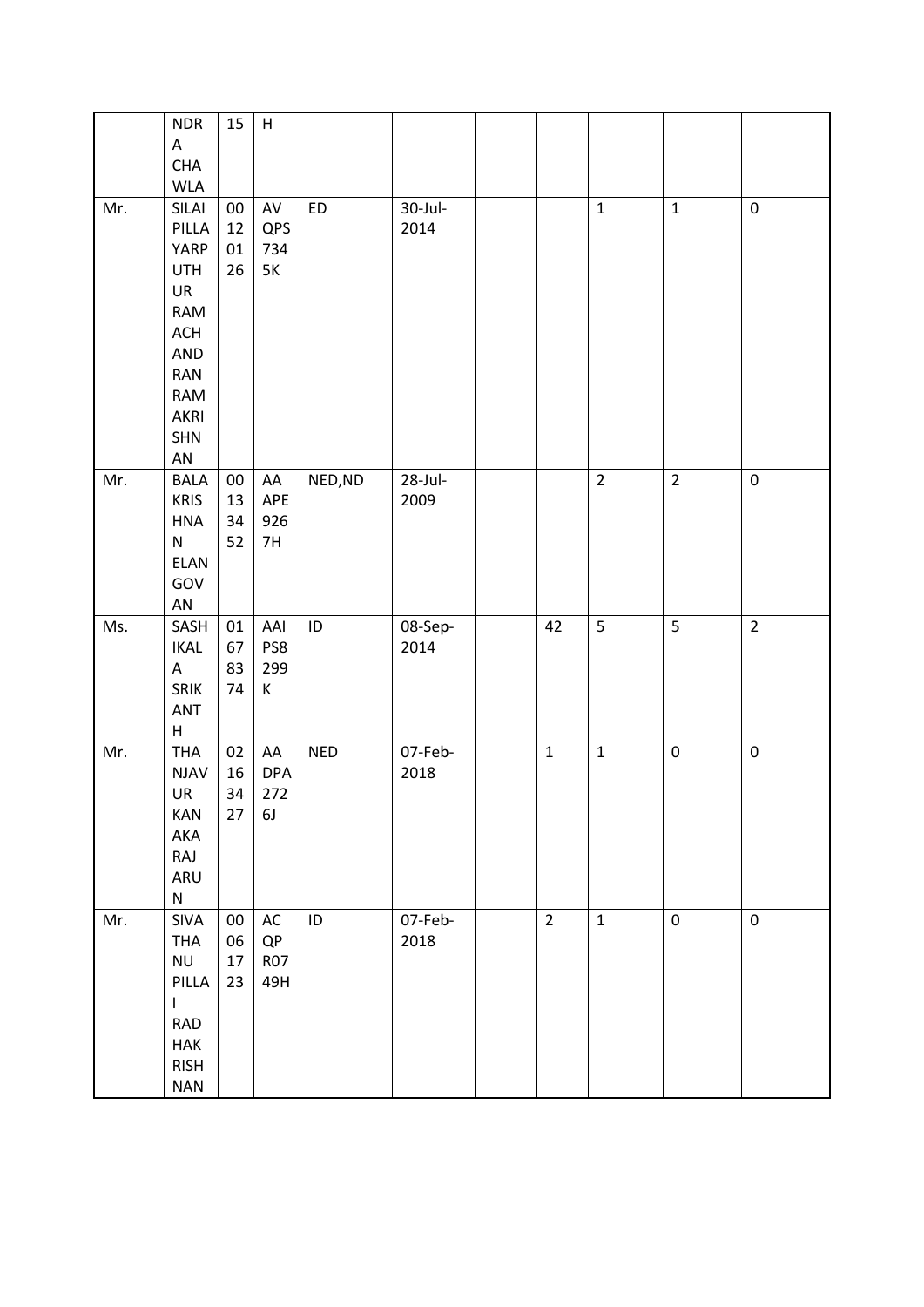## **II. Composition of Comittees**

| <b>Audit Committee</b> |                          |            |                        |  |
|------------------------|--------------------------|------------|------------------------|--|
| Sr. No.                | Name of the Director     | Category   | Chairperson/Membership |  |
|                        | SUBRAMANIAM SHANKAR      | ID         | Member                 |  |
|                        | NARENDRAN BHIM SINGH     | ID         | Member                 |  |
|                        | SASHIKALA SRIKANTH       | ID         | Chairperson            |  |
|                        | THANJAVUR KANAKARAJ ARUN | <b>NED</b> | Member                 |  |

|     | <b>Stakeholders Relationship Committee</b> |          |                        |  |  |
|-----|--------------------------------------------|----------|------------------------|--|--|
| Sr. | Name of the Director                       | Category | Chairperson/Membership |  |  |
| No. |                                            |          |                        |  |  |
|     | SILAIPILLAYARPUTHUR RAMACHANDRAN           | ED       | Member                 |  |  |
|     | RAMAKRISHNAN                               |          |                        |  |  |
|     | NARENDRAN BHIM SINGH                       | ID       | Chairperson            |  |  |
|     | SUBRAMANIAM SHANKAR                        | ID       | Member                 |  |  |

|     | <b>Risk Management Committee</b> |            |                        |  |  |  |
|-----|----------------------------------|------------|------------------------|--|--|--|
| Sr. | Name of the Director             | Category   | Chairperson/Membership |  |  |  |
| No. |                                  |            |                        |  |  |  |
|     | THANJAVUR KANAKARAJ ARUN         | <b>NFD</b> | Member                 |  |  |  |
|     | SILAIPILLAYARPUTHUR RAMACHANDRAN | ED         | Chairperson            |  |  |  |
|     | RAMAKRISHNAN                     |            |                        |  |  |  |

| <b>Nomination and Remuneration Committee</b> |                            |          |                        |  |  |
|----------------------------------------------|----------------------------|----------|------------------------|--|--|
| Sr. No.                                      | Name of the Director       | Category | Chairperson/Membership |  |  |
|                                              | NARENDRAN BHIM SINGH       |          | Chairperson            |  |  |
|                                              | ASHWIN CHIDAMBARAM MUTHIAH | C & NED  | Member                 |  |  |
|                                              | SUBRAMANIAM SHANKAR        |          | Member                 |  |  |

| III.<br><b>Meeting of Board of Directors</b>           |                                                        |                                                                   |  |  |  |
|--------------------------------------------------------|--------------------------------------------------------|-------------------------------------------------------------------|--|--|--|
| Date(s) of Meeting (if any) in the<br>previous quarter | Date(s) of Meeting (if any) in the relevant<br>quarter | Maximum gap between<br>any two consecutive (in<br>number of days) |  |  |  |
| 04-Dec-2017                                            | 07-Feb-2018                                            | 64                                                                |  |  |  |

| IV.<br><b>Meeting of Committees</b> |                                                                           |                                                      |                                                                           |                                                                            |
|-------------------------------------|---------------------------------------------------------------------------|------------------------------------------------------|---------------------------------------------------------------------------|----------------------------------------------------------------------------|
| Name of the committee               | $Date(s)$ of<br>meeting of the<br>committee in<br>the relevant<br>quarter | Whether<br>requirement of<br>Quorum met<br>(details) | $Date(s)$ of<br>meeting of the<br>committee in<br>the previous<br>quarter | Maximum gap<br>between any two<br>consecutive (in<br>number of days)<br>64 |
| <b>Audit Committee</b>              | 07-Feb-2018                                                               | 3                                                    | 04-Dec-2017                                                               |                                                                            |
| <b>Audit Committee</b>              | 13-Mar-2018                                                               | 3                                                    |                                                                           |                                                                            |
| Stakeholders                        | 07-Feb-2018                                                               | 3                                                    | 04-Dec-2017                                                               |                                                                            |
| <b>Relationship Committee</b>       |                                                                           |                                                      |                                                                           |                                                                            |
| <b>Stakeholders</b>                 | 01-Mar-2018                                                               | 3                                                    |                                                                           |                                                                            |
| <b>Relationship Committee</b>       |                                                                           |                                                      |                                                                           |                                                                            |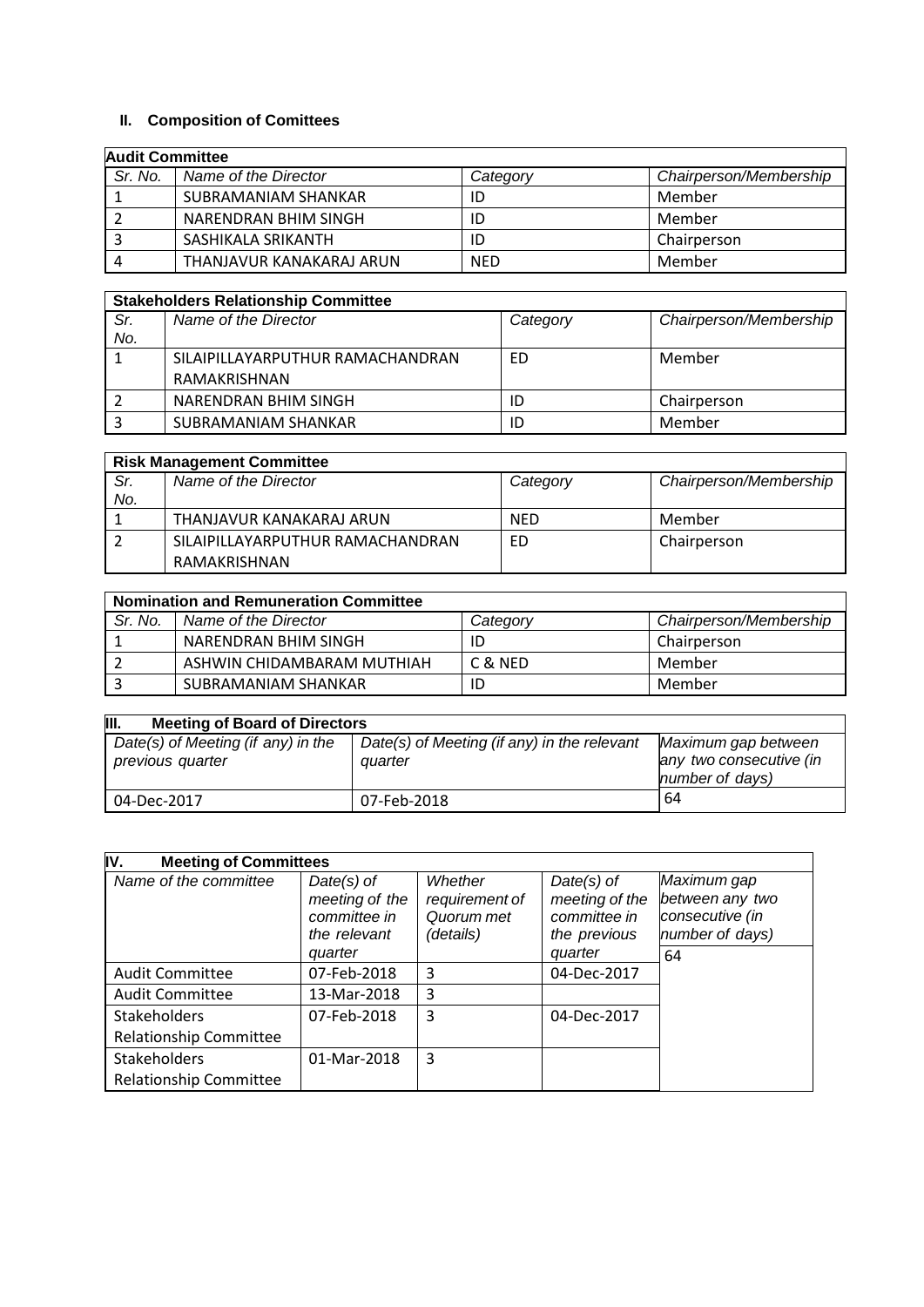| V.<br><b>Related Party Transactions</b>                                                                      |                                      |
|--------------------------------------------------------------------------------------------------------------|--------------------------------------|
| <b>Subject</b>                                                                                               | <b>Compliance status (Yes/No/NA)</b> |
| Whether prior approval of audit committee<br>obtained                                                        | Yes                                  |
| Whether shareholder approval obtained for<br>material RPT                                                    | No                                   |
| Whether details of RPT entered into pursuant to<br>omnibus approval have been reviewed by Audit<br>Committee | Yes                                  |

### **Company Remarks:**

Shareholder approval for Material RPT entered into during the FY 2017-18 will be obtained in the ensuing AGM.

## **VI. Affirmations**

- 1. The composition of Board of Directors is in terms of SEBI (Listing obligations and disclosure requirements) Regulations, 2015. - **Yes**
- 2. The composition of the following committees is in terms of SEBI(Listing obligations and disclosure requirements) Regulations, 2015
	- a. Audit Committee **Yes**
	- b. Nomination & remuneration committee **Yes**
	- c. Stakeholders relationship committee **Yes**
	- d. Risk management committee (applicable to the top 100 listed entities) **- Not applicable**
- 3. The committee members have been made aware of their powers, role and responsibilities as specified in SEBI (Listing obligations and disclosure requirements) Regulations, 2015. **- Yes**
- 4. The meetings of the board of directors and the above committees have been conducted in the manner as specified in SEBI (Listing obligations and disclosure requirements) Regulations, 2015.**- Yes**
- 5. a. This report and/or the report submitted in the previous quarter has been placed before Board of Directors. **- Yes**

b. Any comments/observations/advice of Board of Directors may be mentioned here:

#### **There were no comments / observations / advice of Board of Directors.**

|             |   | Sd/-                     |
|-------------|---|--------------------------|
| Name        | ٠ | <b>M B GANESH</b>        |
| Designation |   | <b>Company Secretary</b> |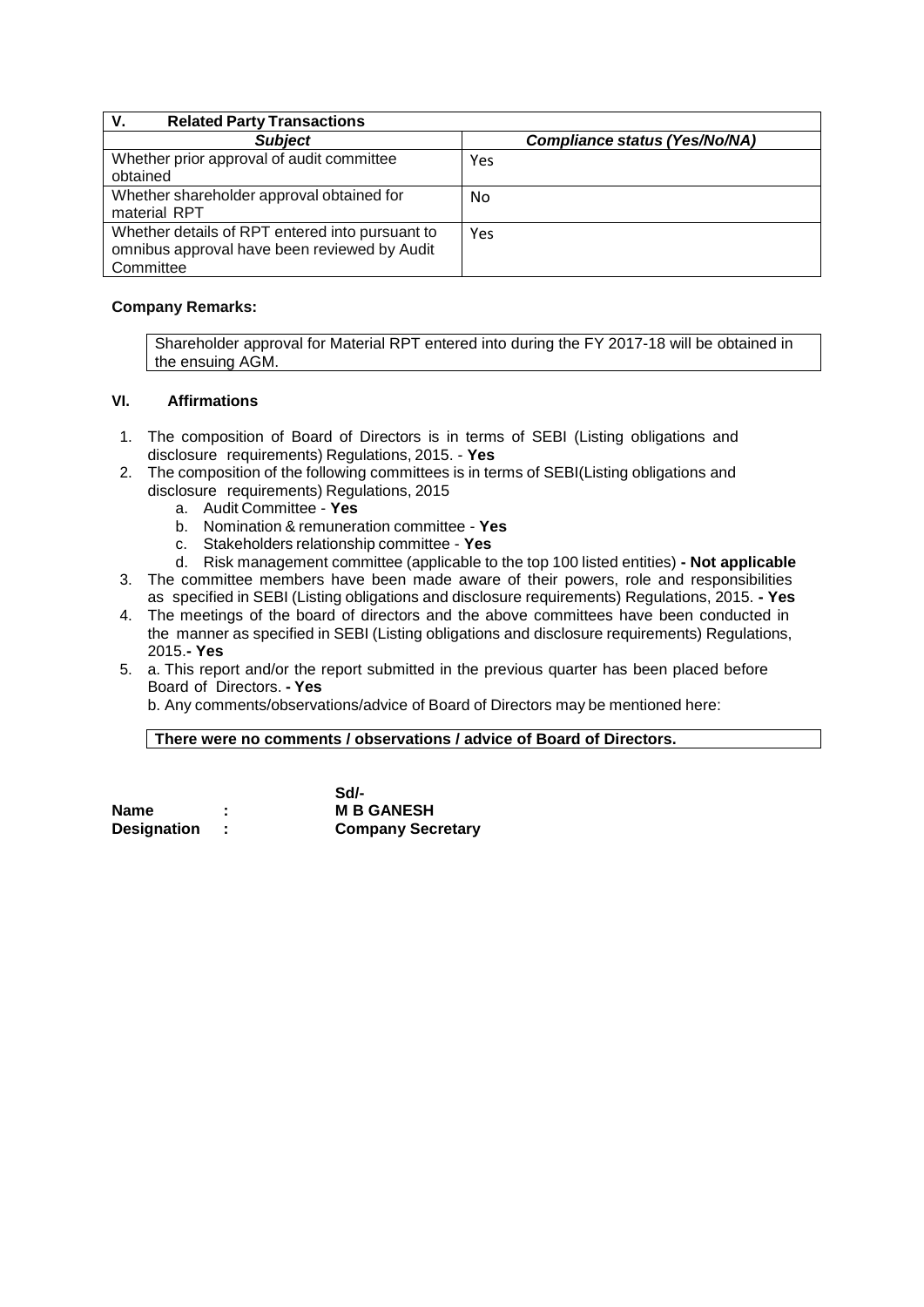# **ANNEXURE II**

#### **Format to be submitted by listed entity at the end of the financial year (for the whole of financial year)**

| I. Disclosure on website in terms of Listing Regulations                     |                                |     |                                         |  |
|------------------------------------------------------------------------------|--------------------------------|-----|-----------------------------------------|--|
| <b>Item</b>                                                                  |                                |     | <b>Compliance status</b><br>(Yes/No/NA) |  |
| Details of business                                                          |                                |     | Yes                                     |  |
| Terms and conditions of appointment of independent directors                 |                                |     | Yes                                     |  |
| Composition of various committees of board of directors                      |                                |     | Yes                                     |  |
| Code of conduct of board of directors and senior management personnel        |                                |     | Yes                                     |  |
| Details of establishment of vigil mechanism/ Whistle Blower policy           |                                |     | Yes                                     |  |
| Criteria of making payments to non-executive directors                       |                                |     | Yes                                     |  |
| Policy on dealing with related party transactions                            |                                |     | Yes                                     |  |
| Policy for determining 'material' subsidiaries                               |                                |     | Yes                                     |  |
| Details of familiarization programmes imparted to independent directors      |                                |     | Yes                                     |  |
| Contact information of the designated officials of the listed entity who are |                                |     | Yes                                     |  |
| responsible for assisting and handling investor grievances                   |                                |     |                                         |  |
| email address for grievance redressal and other relevant details             |                                |     | Yes                                     |  |
| <b>Financial results</b>                                                     |                                |     | Yes                                     |  |
| Shareholding pattern                                                         |                                |     | Yes                                     |  |
| Details of agreements entered into with the media companies and/or their     |                                |     | Not Applicable                          |  |
| associates                                                                   |                                |     |                                         |  |
| New name and the old name of the listed entity                               |                                |     | Not Applicable                          |  |
| <b>Il Annual Affirmations</b>                                                |                                |     |                                         |  |
| <b>Particulars</b>                                                           | <b>Regulation Number</b>       |     | <b>Compliance status</b><br>(Yes/No/NA) |  |
| Independent director(s) have been                                            | 16(1)(b) & 25(6)               | Yes |                                         |  |
| appointed in terms of specified criteria of                                  |                                |     |                                         |  |
| 'independence' and/or 'eligibility'                                          |                                |     |                                         |  |
| <b>Board composition</b>                                                     | $\overline{17(1)}$             | Yes |                                         |  |
| <b>Meeting of Board of directors</b>                                         | 17(2)                          | Yes |                                         |  |
| <b>Review of Compliance Reports</b>                                          | 17(3)                          | Yes |                                         |  |
| Plans for orderly succession for                                             | 17(4)                          | Yes |                                         |  |
| appointments                                                                 |                                |     |                                         |  |
| Code of Conduct                                                              | 17(5)                          | Yes |                                         |  |
| Fees/compensation                                                            | 17(6)                          | Yes |                                         |  |
| Minimum Information                                                          | 17(7)                          | Yes |                                         |  |
| Compliance Certificate                                                       | 17(8)                          | Yes |                                         |  |
| Risk Assessment & Management                                                 | 17(9)                          | Yes |                                         |  |
| Performance Evaluation of Independent                                        | 17(10)                         | Yes |                                         |  |
| <i>Directors</i>                                                             |                                |     |                                         |  |
| <b>Composition of Audit Committee</b>                                        | 18(1)                          | Yes |                                         |  |
| <b>Meeting of Audit Committee</b>                                            | 18(2)                          | Yes |                                         |  |
| Composition of nomination & remuneration<br>committee                        | $19(1)$ & (2)                  | Yes |                                         |  |
| <b>Composition of Stakeholder Relationship</b><br>Committee                  | $20(1)$ & (2)                  | Yes |                                         |  |
| Composition and role of risk management<br>committee                         | 21(1), (2), (3), (4)           | Yes |                                         |  |
| Vigil Mechanism                                                              | 22                             | Yes |                                         |  |
| Policy for related party Transaction                                         | $23(1), (5), (6), (7)$ & $(8)$ | Yes |                                         |  |
| Prior or Omnibus approval of Audit                                           | 23(2), (3)                     | Yes |                                         |  |
| Committee for all related party transactions                                 |                                |     |                                         |  |
| Approval for material related party                                          | 23(4)                          | No  |                                         |  |
| transactions                                                                 |                                |     |                                         |  |